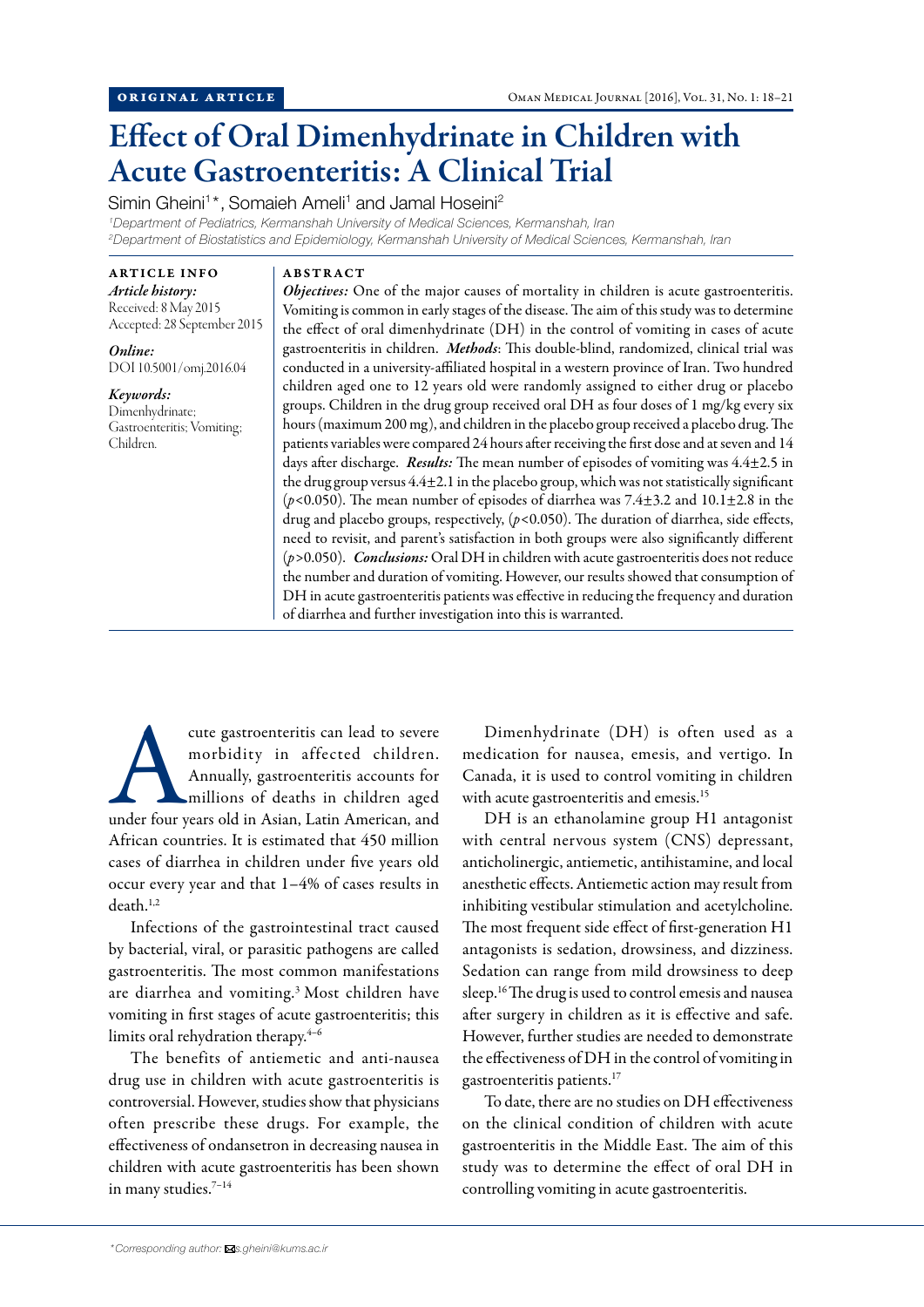| <b>Characteristics</b> | Treatment group, $n$ $(\%)$ | <i>p</i> -value              |       |
|------------------------|-----------------------------|------------------------------|-------|
|                        | Placebo ( $n = 100$ )       | Dimenhydrinate ( $n = 100$ ) |       |
| Age (months) $*$       | $32.1 + 28.7$               | $28.7 + 20.4$                | 0.305 |
| Male                   | 45 (45%)                    | 51 (51%)                     | 0.479 |
| Female                 | 55 (55%)                    | 49 (49%)                     |       |
| Weight (kg)*           | $13.0 \pm 4.3$              | $12.1 \pm 4.5$               | 0.176 |

|  | Table 1: Characteristics of the study participants $(n = 200)$ . |  |  |  |
|--|------------------------------------------------------------------|--|--|--|
|--|------------------------------------------------------------------|--|--|--|

*\*Data given as mean ± SD. SD: Standard deviation.*

## METHODS

This double-blind clinical trial was conducted in Mohammad Kermanshahi Hospital (a pediatric university-affiliated hospital in the western province of Iran) between August 2014 and March 2015. Samples were chosen from available patients admitted for gastroenteritis with mild to moderate dehydration and vomiting.

Patients were randomized into case and control groups (100 patients in each group) and received DH or a placebo drug, respectively. All participants in the study were blinded to selected group until the end of the data analysis. Inclusion criteria included patients diagnosed with gastroenteritis with at least five episodes of vomiting in the preceding 12 hours in children aged one to 12 years old. Patients were excluded if they had underlying chronic medical conditions (intestinal or stomach diseases, malignancy, metabolic disorders, cardiac diseases, endocrine diseases, immune system problems, and nervous system diseases), probable other diagnosis (the need for abdominal surgery, gynecological problems, urinary tract infection, migraine or meningitis), a history of chronic allergy or adverse reaction to hydrinate, severe dehydration requiring immediate intravenous fluids, and hematemesis or hematochezia. Patients were also excluded if they had taken any drugs, including antiemesis or anti-nausea drugs, other than acetaminophen or ibuprofen in the preceding 48 hours.

The study was explained to all parents, who gave their informed consent. The study was registered at the Iranian Registry of Clinical Trials.

DH was prescribed as four doses of 1 mg/kg every six hours (maximum 200 mg) and coded as A. The placebo was coded as B. Twenty-four hours after the first dose, patients were evaluated and the data was collected. The second step of data collection was at days seven and 14 after discharge and was obtained from the children's parents.

The primary outcome variable was treatment failure, defined as the occurrence of more than two episodes of vomiting in the 24 hours after the first dose. The secondary outcome was the number of episodes of diarrhea in one day and the duration of diarrhea. We also looked the presence of any side effects 24 hours after the first dose, the duration of hospitalization, the need for a second visit within seven days, and parent's satisfaction seven and 14 days after discharge.

## RESULTS

A total of 200 children with acute gastroenteritis were enrolled in the study (104 female and 96 male). One-hundred patients were treated with DH, and 100 patients were treated with a placebo drug.

The age, weight, and sex of children in both groups are summarized in Table 1. The age of the children ranged from one to 12 years old. Their mean age was 30.4±20.7 months. Their mean weight was  $12.6 \pm 4.3$  kg (range = 7–36 kg).

Descriptive qualities and a comparison of the primary outcome variables and secondary outcome variables in children with acute gastroenteritis in each group is summarized in Table 2. The average number of episodes of vomiting, duration of vomiting, and hospitalization of children with acute gastroenteritis in study groups was not statistically significant.

Across both groups, the mean number of vomiting episodes was  $4.4 \pm 2.3$  (range = 0–15). The mean duration of vomiting was 2.3±1.3 days  $(range = 0-10 \, days)$ . The mean number of episodes of diarrhea was  $8.8 \pm 3.3$  (range = 0–20) with a mean duration of  $3.9 \pm 1.7$  days (range = 0–10). Thirty-six (18.0%) children experienced sedation, one (0.5%) child had an excitement problem, and 16 (8.0%) children experienced sleepiness. The remaining 147 (73.5%) of children had no side effects. The mean duration of hospitalization was 45.4±30.6 hours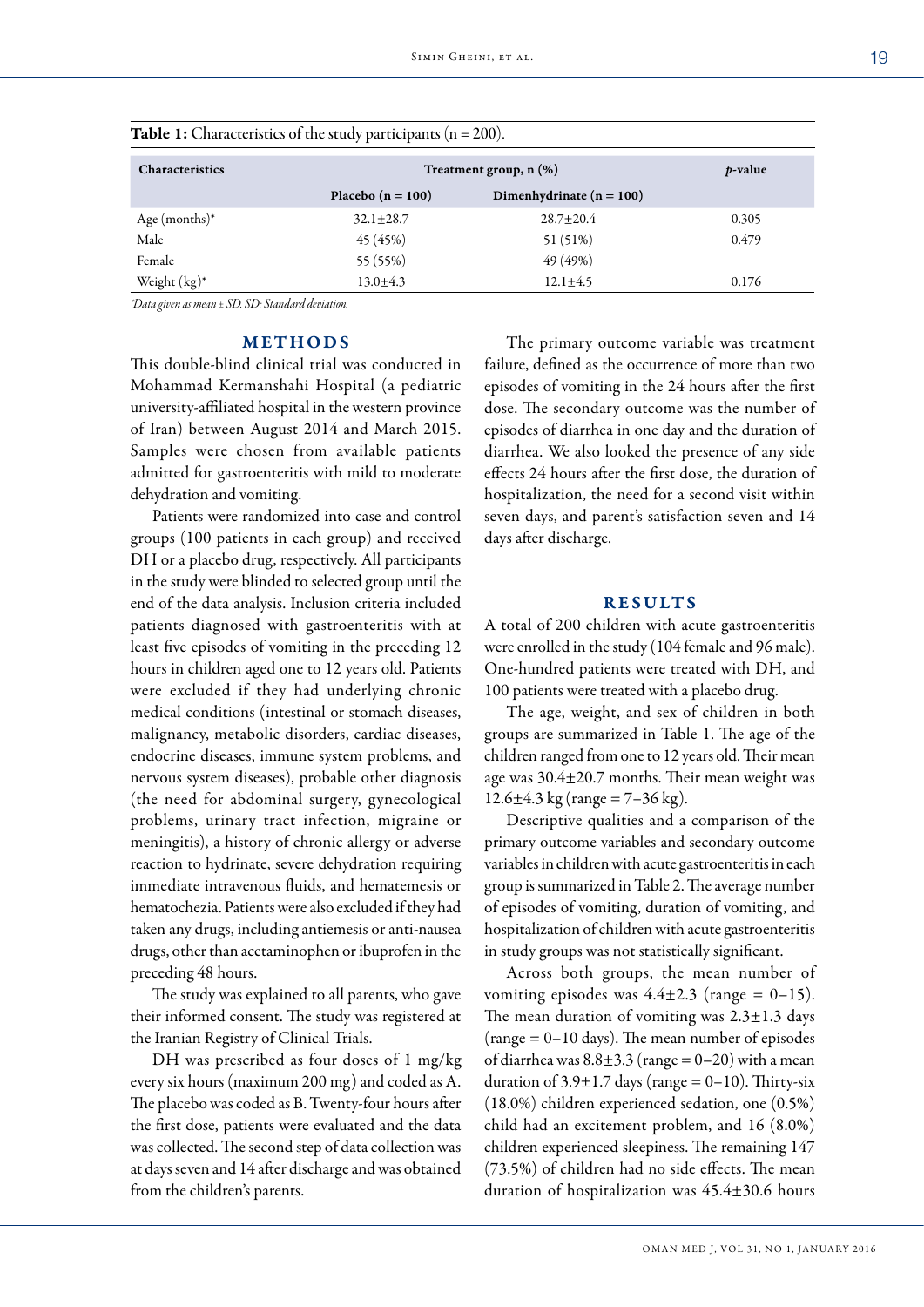Table 2: Descriptive qualities and comparison of primary and secondary outcome variables in the two groups.

| Placebo<br>Dimenhydrinate<br>$4.4 + 2.5$<br>$4.4 + 2.1$<br>0.581<br>Number of<br>vomiting<br>episodes*<br>$2.1 + 1.0$<br>0.102<br>$2.5 \pm 1.5$<br>Duration<br>of vomiting<br>$(days)*$<br>$7.4 + 3.2$<br>$10.1 \pm 2.8$<br>< 0.001<br>Number of<br>diarrhea<br>episodes*<br>$4.4 + 1.3$<br>$3.3 \pm 1.8$<br>< 0.001<br>Duration<br>of diarrhea<br>$(days)*$<br><b>Adverse effects</b><br>Sedation<br>$36(36\%)$<br>$0(0\%)$<br>< 0.001<br>$0(0\%)$<br>$1(1\%)$<br>Excitement<br>$0(0\%)$<br>$16(16\%)$<br>Sleepiness<br>No adverse<br>47 (47%)<br>100 (100%)<br>effects<br>$45.0 \pm 28.9$<br>$45.8 \pm 32.1$<br>Duration of<br>hospitalization<br>$(hours)*$<br>Revisiting<br>$60(60\%)$<br>Yes<br>$100(100\%)$<br>40 (40%)<br>$0(0\%)$<br>No<br>Parents' satisfaction at seven and 14 days<br>13 (13%)<br>52 (52%)<br>Low<br>Intermediate<br>47 (47%)<br>46 (46%)<br>40 (40%)<br>2(2%)<br>High | Variable | Treatment group, n (%) | p-value |  |  |  |  |
|---------------------------------------------------------------------------------------------------------------------------------------------------------------------------------------------------------------------------------------------------------------------------------------------------------------------------------------------------------------------------------------------------------------------------------------------------------------------------------------------------------------------------------------------------------------------------------------------------------------------------------------------------------------------------------------------------------------------------------------------------------------------------------------------------------------------------------------------------------------------------------------------------|----------|------------------------|---------|--|--|--|--|
|                                                                                                                                                                                                                                                                                                                                                                                                                                                                                                                                                                                                                                                                                                                                                                                                                                                                                                   |          |                        |         |  |  |  |  |
|                                                                                                                                                                                                                                                                                                                                                                                                                                                                                                                                                                                                                                                                                                                                                                                                                                                                                                   |          |                        |         |  |  |  |  |
|                                                                                                                                                                                                                                                                                                                                                                                                                                                                                                                                                                                                                                                                                                                                                                                                                                                                                                   |          |                        |         |  |  |  |  |
|                                                                                                                                                                                                                                                                                                                                                                                                                                                                                                                                                                                                                                                                                                                                                                                                                                                                                                   |          |                        |         |  |  |  |  |
|                                                                                                                                                                                                                                                                                                                                                                                                                                                                                                                                                                                                                                                                                                                                                                                                                                                                                                   |          |                        |         |  |  |  |  |
|                                                                                                                                                                                                                                                                                                                                                                                                                                                                                                                                                                                                                                                                                                                                                                                                                                                                                                   |          |                        |         |  |  |  |  |
|                                                                                                                                                                                                                                                                                                                                                                                                                                                                                                                                                                                                                                                                                                                                                                                                                                                                                                   |          |                        |         |  |  |  |  |
|                                                                                                                                                                                                                                                                                                                                                                                                                                                                                                                                                                                                                                                                                                                                                                                                                                                                                                   |          |                        |         |  |  |  |  |
|                                                                                                                                                                                                                                                                                                                                                                                                                                                                                                                                                                                                                                                                                                                                                                                                                                                                                                   |          |                        |         |  |  |  |  |
|                                                                                                                                                                                                                                                                                                                                                                                                                                                                                                                                                                                                                                                                                                                                                                                                                                                                                                   |          |                        |         |  |  |  |  |
|                                                                                                                                                                                                                                                                                                                                                                                                                                                                                                                                                                                                                                                                                                                                                                                                                                                                                                   |          |                        |         |  |  |  |  |
|                                                                                                                                                                                                                                                                                                                                                                                                                                                                                                                                                                                                                                                                                                                                                                                                                                                                                                   |          |                        |         |  |  |  |  |
|                                                                                                                                                                                                                                                                                                                                                                                                                                                                                                                                                                                                                                                                                                                                                                                                                                                                                                   |          |                        |         |  |  |  |  |
|                                                                                                                                                                                                                                                                                                                                                                                                                                                                                                                                                                                                                                                                                                                                                                                                                                                                                                   |          |                        |         |  |  |  |  |
|                                                                                                                                                                                                                                                                                                                                                                                                                                                                                                                                                                                                                                                                                                                                                                                                                                                                                                   |          |                        |         |  |  |  |  |
|                                                                                                                                                                                                                                                                                                                                                                                                                                                                                                                                                                                                                                                                                                                                                                                                                                                                                                   |          |                        |         |  |  |  |  |
|                                                                                                                                                                                                                                                                                                                                                                                                                                                                                                                                                                                                                                                                                                                                                                                                                                                                                                   |          |                        |         |  |  |  |  |
|                                                                                                                                                                                                                                                                                                                                                                                                                                                                                                                                                                                                                                                                                                                                                                                                                                                                                                   |          |                        |         |  |  |  |  |

*\*Data presented as mean ± SD.*

(range  $= 6 - 168$  hours). One hundred and sixty (80%) children required revisiting (i.e., the children needed physical examination because of recurrent vomiting).

We also measured the parents' satisfaction rate at seven and 14 days after discharge: 65 reported lowlevel satisfaction, 93 a medium level, and 42 a high level. Twenty-four parents were unavailable.

There was no significant difference between the age, sex, and weight of children with acute gastroenteritis between the study groups (*p≥*0.050). The average number of episodes of diarrhea, diarrhea duration, side effects, the requirement for revisiting patients, and parents' satisfaction in both groups showed a significant difference (*p≤*0.050).

in patients with acute gastroenteritis. This agrees with a study conducted in Canada in 2012,<sup>18</sup> but disagrees with the results obtained in Germany by Uhlih et al,<sup>19</sup> in 2009. The most likely explanation for the agreement of our study with Gouin et al,<sup>18</sup> is that we both used the same dosage and oral DH in our patients. In our study, the mean number of episodes of diarrhea in the DH group was statistically significant (*p≤*0.050), unlike the study by Gouin et al.17,18 This discrepancy could be due to differences in physical, racial, social, and other conditions between the patients included in studies. In our study, the consumption of DH was effective for the number of episodes and duration of diarrhea experience in children with acute gastroenteritis, which could be due to a mild anticholinergic effect of DH. The use of antimotility agents is contradicted in children with dysentery.<sup>3</sup> Because the aim of this study was to evaluate the antiemetic effect of DH in acute gastroenteritis, patients were not matched for frequency and duration of diarrhea and, as a secondary outcome, the number of diarrhea episodes and duration of diarrhea were measured.

We do not recommend the use of DH as an antidiarrhea drug, but our results showed a decrease in number and duration of diarrhea in our patients without serious effect. In the DH group, 36% of patients had a sedation problem, 16% had sleepiness (deep sedation) problem, and 1% had an excitement problem. The other 47% of patients reported no side effects. The difference in the side effects between the DH and placebo group was significant (*p≤*0.050). The antihistamine effects of DH could be attributed to the sedation effects we observed.

The average period of hospitalization between the two groups was not statistically significant, in line with the results of other studies.<sup>17,19</sup>

In children treated with DH, 60% needed revisiting and 100% of children treated with placebo needed revisiting. This difference could be due to the effectiveness of DH in reducing the frequency and duration of diarrhea. This could be the reason high parental satisfaction was recorded in 40% of children treated with DH and only 2% of children treated with placebo.

## **DISCUSSION**

In our study, consumption of oral DH had no effect on the frequency and duration of vomiting

## CONCLUSION

The consumption of DH has no effect on frequency and duration of vomiting, but our results showed